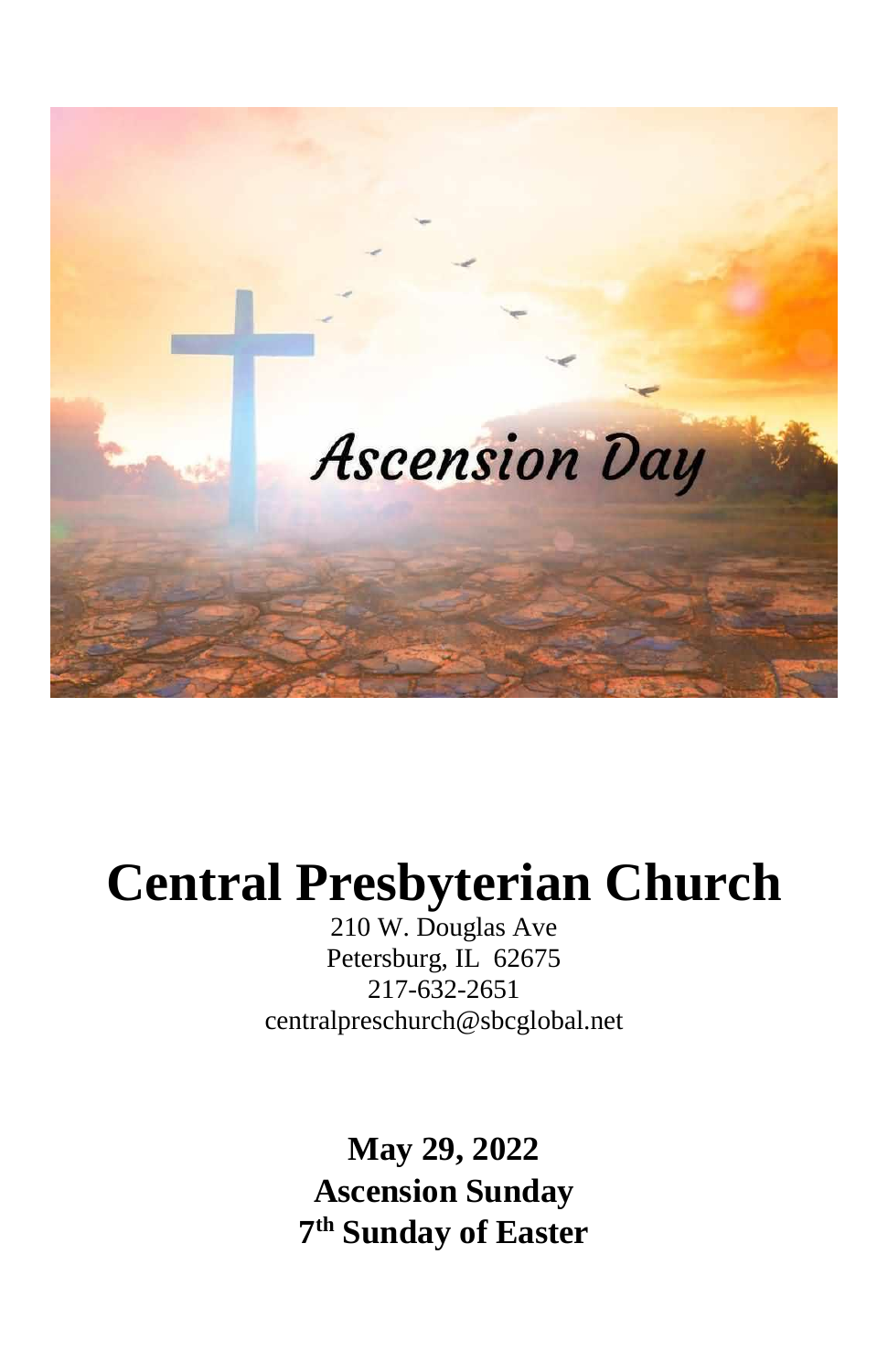### **Welcome Announcements**

*Please take a quiet moment to prepare your heart for worship.*

### **GATHERING AROUND THE WORD**

## **\*Call to Worship**

- L: Jesus promised to be with us always.
- **P: Lord, we are thankful for that promise.**
- L: In all times, this promise gives us hope.
- **P: Lord, we rejoice in the hope you give us.**
- L: Come and celebrate the eternal promises of Christ.
- **P: Lord, we are so grateful that you have given to us so much and that you promise God's presence with us always. Amen.**

**\*Hymn "***O Worship the King, All Glorious Above!"* **PH #476 (vs. 1,2,4,5)**

# **Call to Confession**

# **Prayer of Confession**

**Our Savior, Jesus, even while we extol you as Divine Sovereign whose authority is above all earthly power, we have failed to give you authority over even the smallest matters of our lives. We confess our arrogant, self-centered exercise of power over matters in our lives, in our church, and in our world. We desperately cling to our own power, failing to yield to your divine authority, wisdom, guidance, and love. Forgive us, we pray, for the harm we have done to others and to ourselves. In your mercy, save us, Lord. Amen.**

Time of silence for personal reflection.

# **Assurance of Pardon**

# **The Peace**

L: Peace be with you.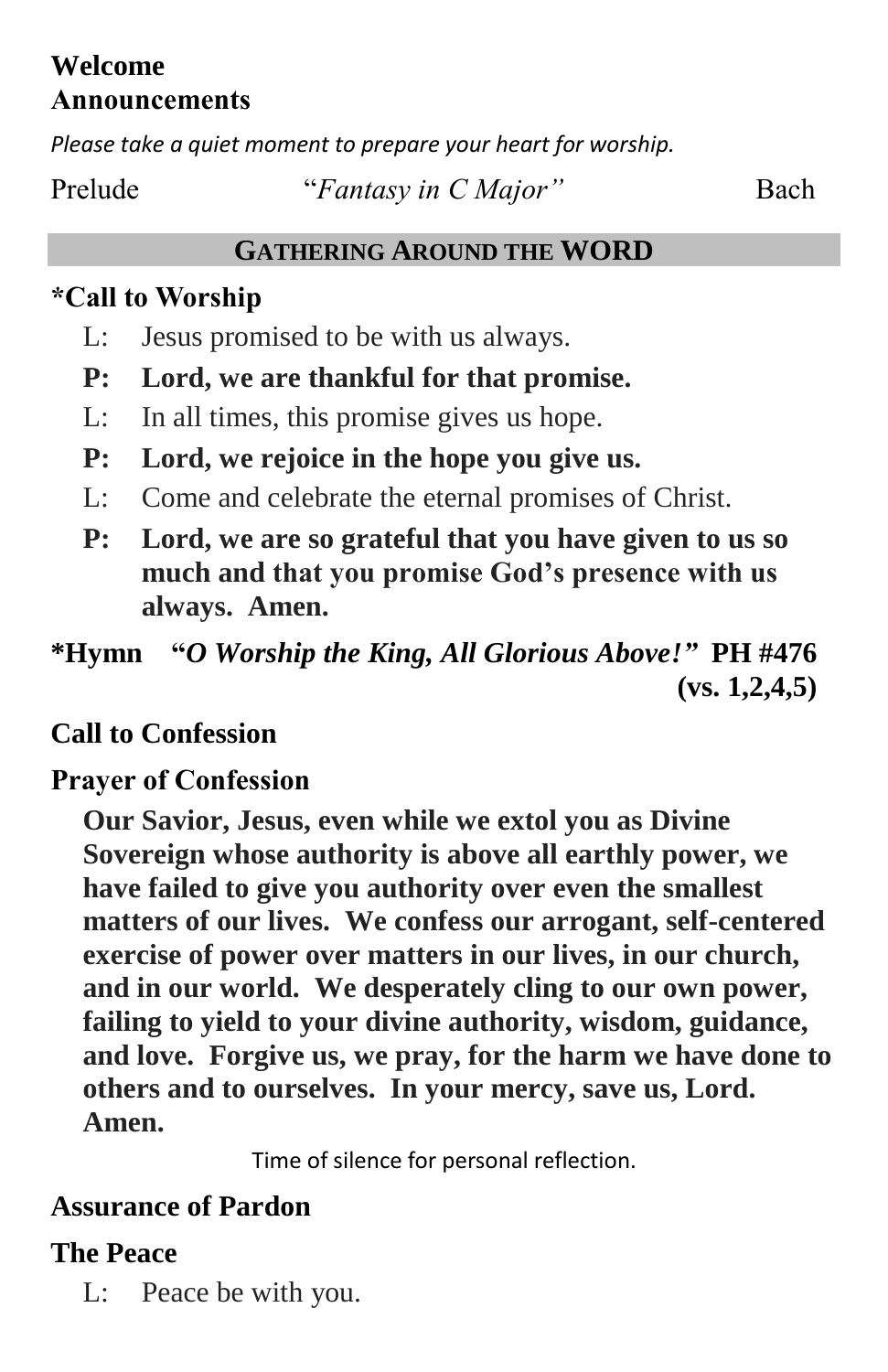**P: And also with you.**

#### **\*Gloria Patri** *"Glory Be to the Father"* **PH #579**

#### **PROCLAIMING THE WORD**

| <b>Prayer for Illumination</b>                |                         |               |
|-----------------------------------------------|-------------------------|---------------|
| Time with Young Disciples                     |                         | Robert Lackie |
| New Testament Reading I                       |                         | Acts $1:1-10$ |
| <b>Gospel Reading</b>                         |                         | Luke 24:44-53 |
| Sermon                                        | "To His Throne He Goes" | Robert Lackie |
| [New Testament Reading II: Ephesians 1:15-23] |                         |               |

#### **RESPONDING TO THE WORD**

#### **\*Affirmation of Faith:**

**I BELIEVE in God the Father Almighty, Maker of heaven and earth, And in Jesus Christ his only Son our Lord; who was conceived by the Holy Ghost, born of the Virgin Mary, suffered under Pontius Pilate, was crucified, dead, and buried; he descended into hell; the third day he rose again from the dead; he ascended into heaven, and sitteth on the right hand of God the Father Almighty; from thence he shall come to judge the quick and the dead. I believe in the Holy Ghost; the holy catholic Church; the communion of saints; the forgiveness of sins; the resurrection of the body; and the life everlasting. Amen.**

**\*Hymn "***Revelation Song***" (Lyrics on Screen)**

### **Prayers of the People**

As prayers are offered:

- L: God of Mercy,
- **P: hear our prayer.**

#### **Pastoral Prayer and the Lord's Prayer**

#### **Offering**

**Offertory** "Duetto" Correli/Paxton